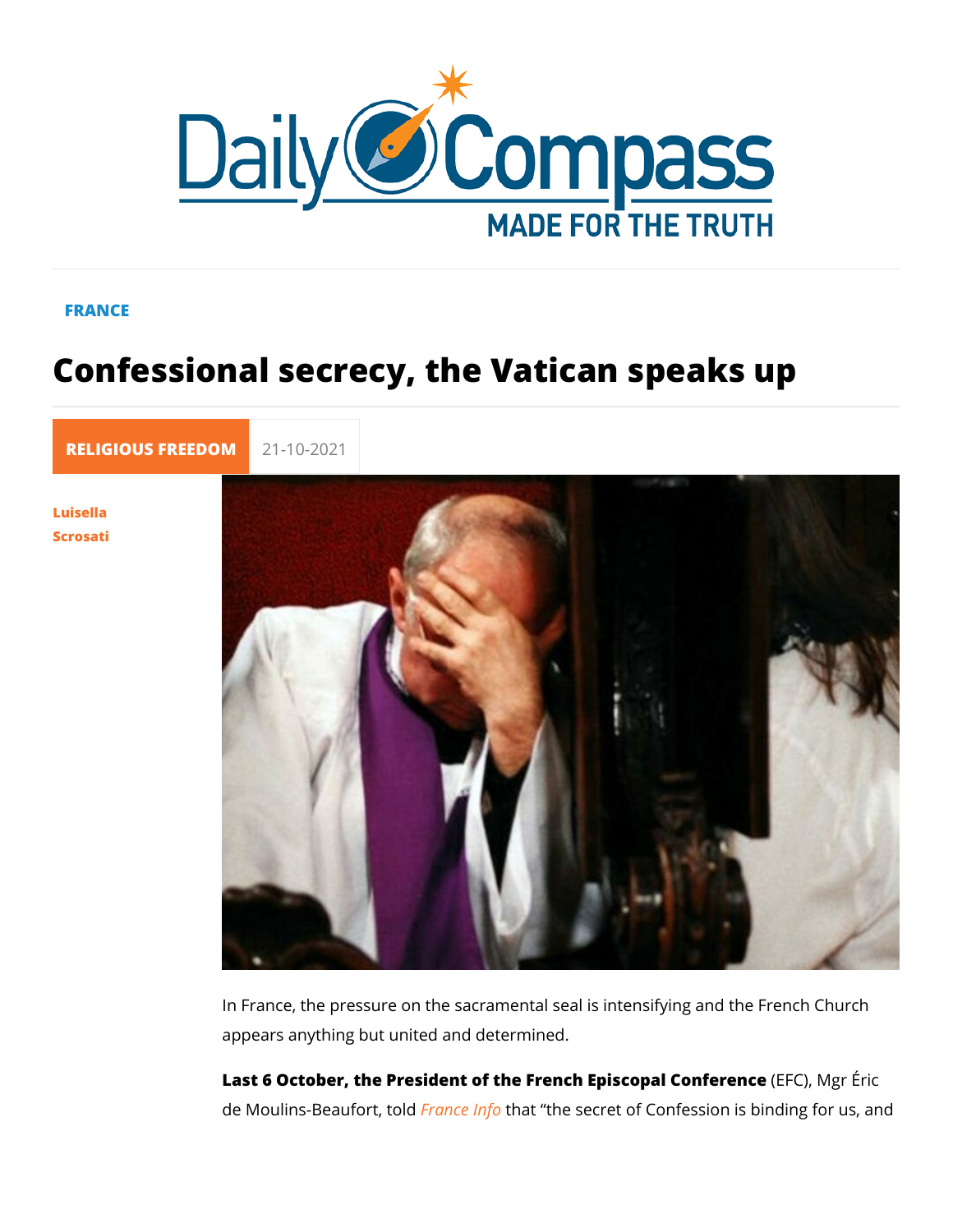in this it is stronger than the laws of the Republic . This  $resp$ liking of the Elysée Palace, where Interior Minister Gérald Dai president of the EFC for a discussion. But the comment probat with the French bishops either, since on 12 October, the EFC [communi](https://eglise.catholique.fr/espace-presse/communiques-de-presse/519561-entrevue-avec-m-gerald-darmanin-mgr-eric-de-moulins-beaufort-revient-sur-les-enjeux-fondamentaux-du-rapport-de-la-ciase/)qué arifying the words of Mgr Moulins-Beaufort, speci same day, the Archbishop of Reims had gone to the Minister of the clumsy wording of his reply in France Info last Wednesday

What is clumsy about affirming the bond of the samedrainsental se superiority to any human law is not known. On the contrary, th EFC foreshadows in a very worrying way an unclear revision : organise social life and regulate public order. For us Christian conscience of each individual, it calls for a relentless search achieved without respecting the laws of one's own country. Th and sexual aggression against minors brought to light by the C Church to review its practice in the light of this reality. Work reconcile the nature of Confession and the need to protect chi

The EFC evidently makes littlebeltswien at jourst and unjust laws, between the between  $\mathbf{r}$ laws that respect the freedom of the Church and laws that see desired revision of the Church's practice is therefore a cause

Mgr Moulins-Beaufort's position thus appears to be in the minor However, the Major Penitentiary, Cardinal Mauro Piacenza, ha this position and has given an interesting <mark>ancd Simanen</mark>As **aine r**erview reiterating the position of the Catholic Church in its major ma recalled that the sacrament of Penance, being an act of worsh be confused with a psychological session or a form of counsel this sacrament must be protected in the name of freedom of re interference must be considered illegitimate and harmful to th

Cardinal Piacenza also clarifies that therbeeitswemenathaelosgay.cramer seal and the professional secrecy to which, for example, docto etc. are bound, because the secrecy of Confession [...] is no from outside, but an intrinsic requirement of the sacrament, an released even by the penitent himself (cf. can. 1550  $\S 2$ , n.2 C And he returns to this fundamental aspect: It is essential to i incomparability of the Confessional seal with respect to profes avoid secular legislations on derogations from professional se